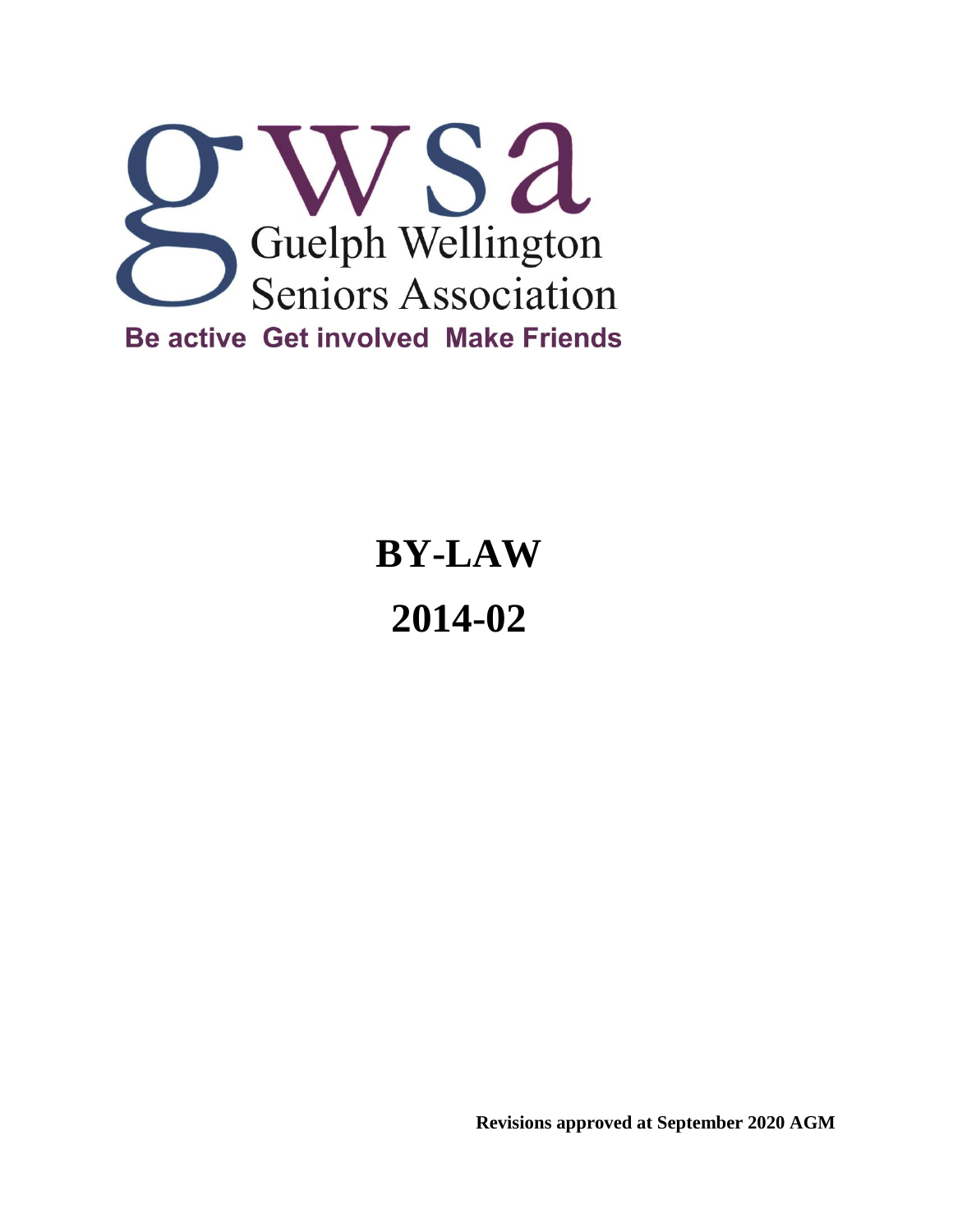A By-law relating generally to the affairs of the

# **GUELPH/WELLINGTON SENIORS ASSOCIATION**

# **BY-LAW 2014 - 02**

# **TABLE OF CONTENTS**

| 1.1        |  |  |  |  |
|------------|--|--|--|--|
| 1.2        |  |  |  |  |
|            |  |  |  |  |
| 2.1        |  |  |  |  |
|            |  |  |  |  |
| 3.1        |  |  |  |  |
|            |  |  |  |  |
|            |  |  |  |  |
| 4.1<br>4.2 |  |  |  |  |
| 4.3        |  |  |  |  |
| 4.4        |  |  |  |  |
| 4.5        |  |  |  |  |
| 4.6        |  |  |  |  |
|            |  |  |  |  |
|            |  |  |  |  |
| 5.1        |  |  |  |  |
| 5.2        |  |  |  |  |
| 5.3        |  |  |  |  |
| 5.4        |  |  |  |  |
| 5.5<br>5.6 |  |  |  |  |
| 5.7        |  |  |  |  |
|            |  |  |  |  |
|            |  |  |  |  |
| 6.1        |  |  |  |  |
| 6.2        |  |  |  |  |
| 6.3        |  |  |  |  |
| 6.4        |  |  |  |  |
| 6.5        |  |  |  |  |
| 6.6        |  |  |  |  |
| 6.7        |  |  |  |  |
|            |  |  |  |  |
| 7.1        |  |  |  |  |
| 7.2        |  |  |  |  |
| 7.3        |  |  |  |  |
| 7.4        |  |  |  |  |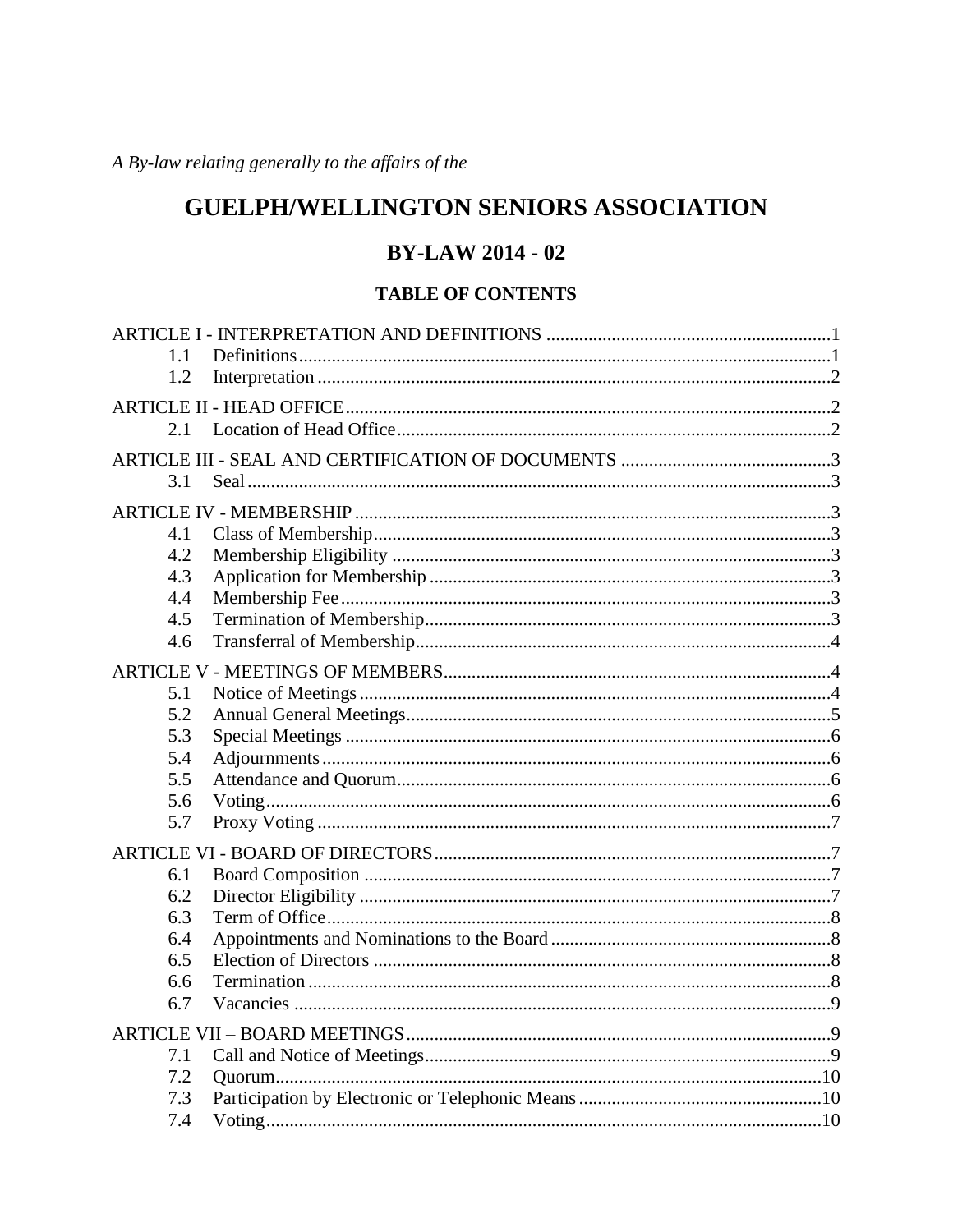| 7.5 |  |  |
|-----|--|--|
| 7.6 |  |  |
| 7.7 |  |  |
| 7.8 |  |  |
| 7.9 |  |  |
|     |  |  |
| 8.1 |  |  |
| 8.2 |  |  |
|     |  |  |
| 9.1 |  |  |
| 9.2 |  |  |
| 9.3 |  |  |
|     |  |  |
|     |  |  |
|     |  |  |
|     |  |  |
|     |  |  |
|     |  |  |
|     |  |  |
|     |  |  |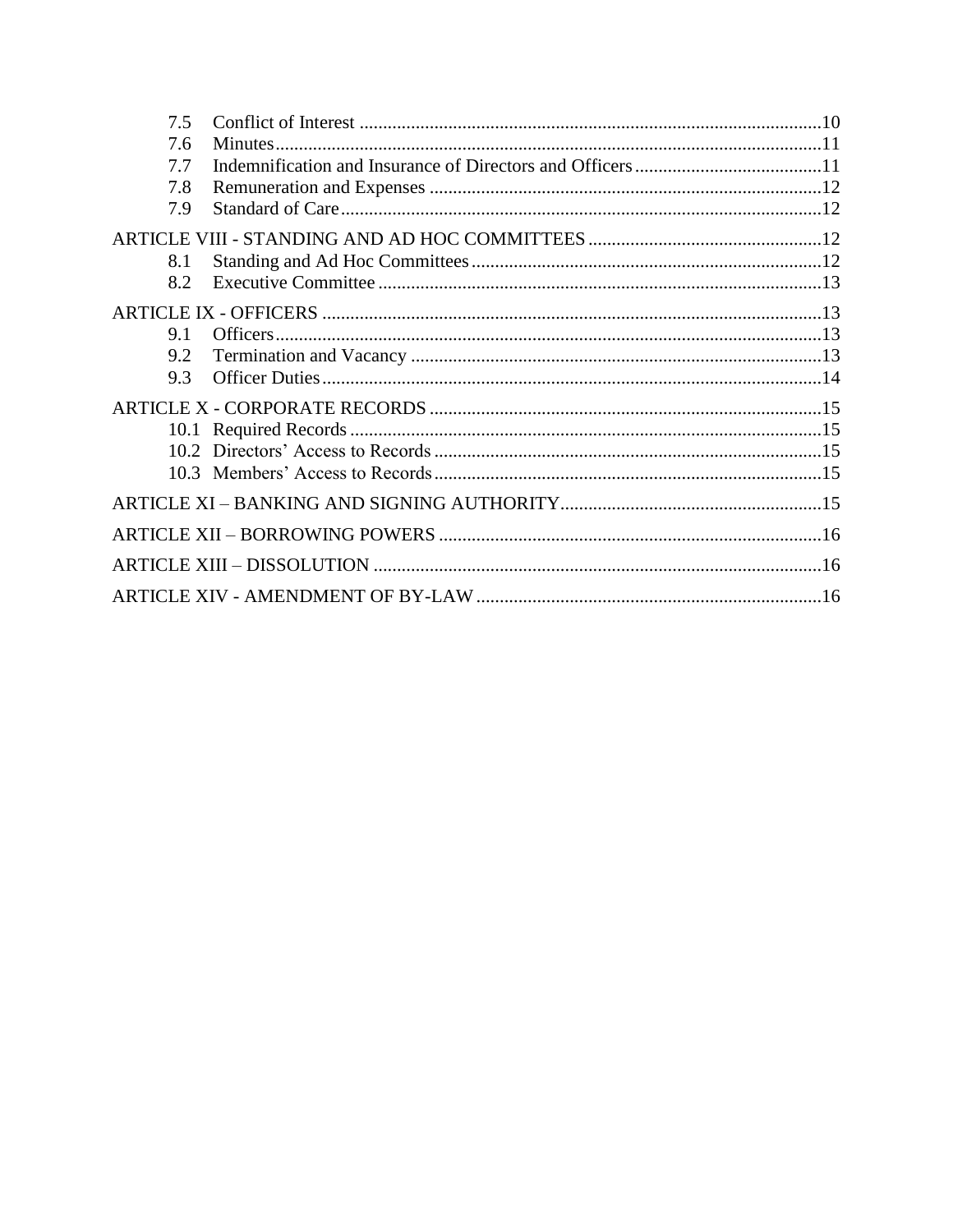# **GUELPH/WELLINGTON SENIORS ASSOCIATION**

# **("GWSA")**

# **BY-LAW 2014 - 01**

*WHEREAS* the Objects of GWSA are as follows:

*To make available opportunities for development and maintenance of the physical and psychological well-being and personal independence of the senior population of Guelph and Wellington County through:* 

- *a. identifying the physical, social, psychological and economic needs of seniors, and*
- *b. provision of staff, facilities and programs to meet those needs, and*
- *c. promotion of a structured organization of seniors to maximize the use of their knowledge and skills.*

*AND WHEREAS* GWSA was incorporated as a not-for-profit corporation by its Letters Patent issued November 6, 1989;

*THEREFORE BE IT RESOLVED THAT* that this By-law be enacted to set out the means by which GWSA will conduct its business.

This By-law shall take effect on May 21st, 2014, and upon that date all previous By-laws of GWSA are hereby revoked.

# <span id="page-3-0"></span>**ARTICLE I - INTERPRETATION AND DEFINITIONS**

#### <span id="page-3-1"></span>**1.1 Definitions**

In this By-law and all other By-laws and resolutions of GWSA, unless the context otherwise requires:

- (a) "*Act*" means the *Corporations Act* R.S.O. 1990, c. C.38, as amended or revised from time to time, or any other Act that may hereafter be substituted therefore, and in particular will mean the Ontario *Not-for-Profit Corporations Act*, S.O. 2010 C.15 upon the date that such Act comes into force;
- (b) "*Board*" means the Board of Directors of the GWSA;
- (c) "*Chair*" means Chair of the Board;
- (d) *"Director"* means a Director of the Board;
- (e) "*Fiscal Year*" means April 1 to March 31, unless the Board by resolution determines otherwise;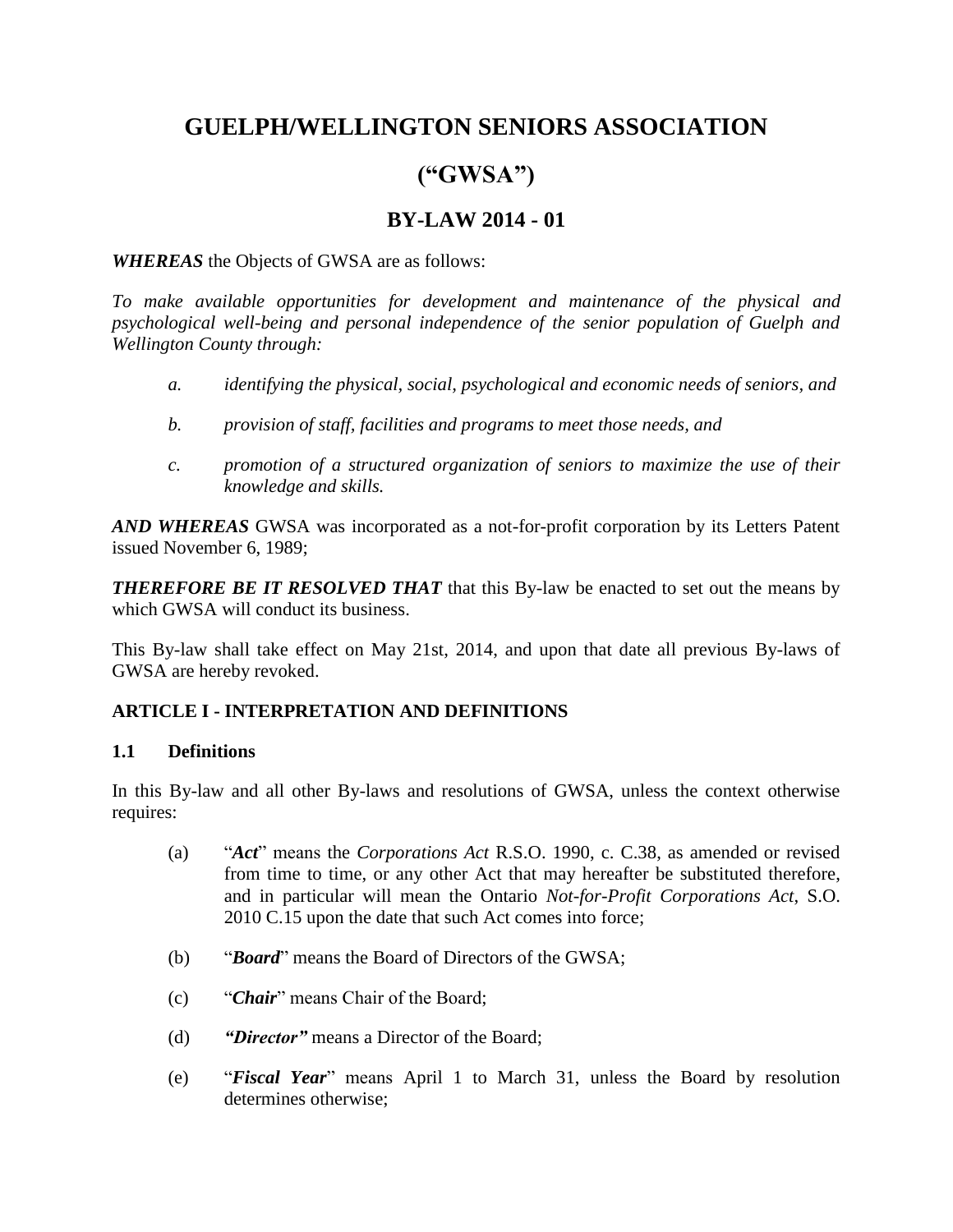- (f) "*Member*" means a member of GWSA as defined herein;
- (g) "*Ordinary Resolution*" means a resolution approved by at least a majority  $(50\% +$ 1) of the votes cast;
- (h) *"Person*" includes an individual, corporation, organization, association, limited or general partnership, joint venture, syndicate, and any other legal or business entity*;*
- (i) *"Proposal"* shall mean a proposed resolution which shall be submitted to the members for a vote at an Annual General Meeting;
- (j) *"Record Date"* shall mean the close of business on the day immediately before the day on which notice of the Annual General Meeting is given;
- (k) *"Resolution"* shall mean an Ordinary Resolution unless otherwise specified;
- (l) *"Senior"* shall mean an individual who is at least 55 years of age;
- (m) "*Special Resolution*" means a resolution approved by at least two-thirds of the votes cast;

#### <span id="page-4-0"></span>**1.2 Interpretation**

In this By-law and in all subsequent By-laws of GWSA, unless the context otherwise requires, words importing the singular number or the masculine gender shall include the plural number or the feminine and neuter genders and vice versa, and references to persons shall include firms and corporations.

All section and other headings inserted herein are for convenience of reference only and are not to be construed as amending or derogating from the meaning of the words used in any section or part of this By-law.

"Shall" and "will" shall be construed as imperative, and "may" interpreted as permissive.

Other than is specified otherwise in this By-law, words and expressions defined in the Act have the same meanings when used in this By-law.

The invalidity or unenforceability of any provision of this By-law shall not affect the validity or enforceability of the remaining provisions of this By-law.

# <span id="page-4-1"></span>**ARTICLE II- HEAD OFFICE**

#### <span id="page-4-2"></span>**2.1 Location of Head Office**

The head office of GWSA shall be in the City of Guelph in the County of Wellington in the Province of Ontario.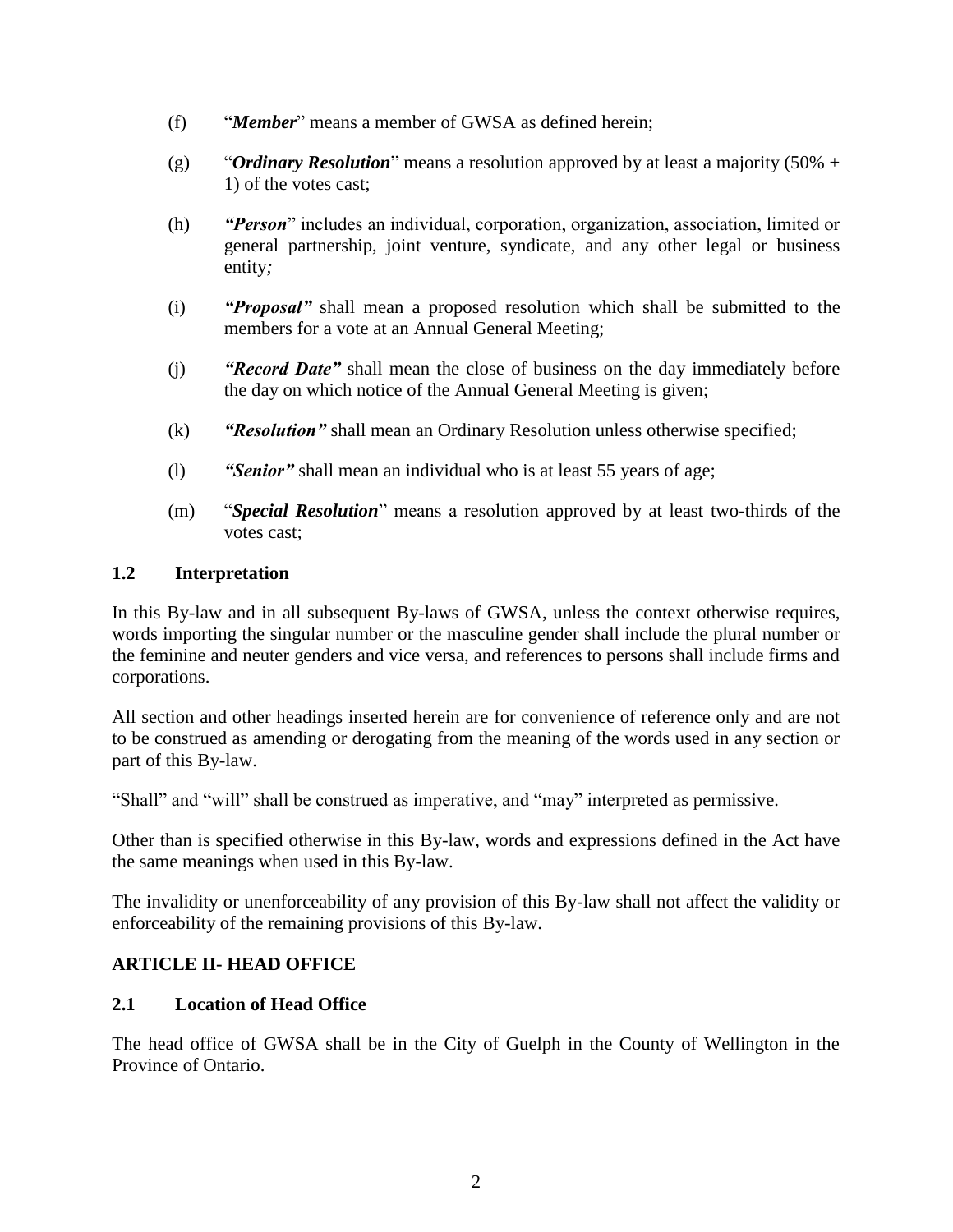# <span id="page-5-0"></span>**ARTICLE III - SEAL AND CERTIFICATION OF DOCUMENTS**

# <span id="page-5-1"></span>**3.1 Seal**

The seal of GWSA shall be in such form as shall be prescribed by the Board of Directors and shall have the words "GWSA" inscribed thereon. The Secretary of the GWSA shall be responsible for the safe custody of the seal.

# <span id="page-5-2"></span>**ARTICLE IV - MEMBERSHIP**

# <span id="page-5-3"></span>**4.1 Class of Membership**

GWSA shall have one class of membership. Each Member shall be entitled to one vote, and shall have the right to vote on all matters duly brought before the Members.

#### <span id="page-5-4"></span>**4.2 Membership Eligibility**

Seniors living in the County of Wellington, and such others as the Board may approve from time to time, who support the objects of GWSA, are eligible to apply for membership to GWSA.

#### <span id="page-5-5"></span>**4.3 Application for Membership**

Individuals interested in becoming a Member, or in renewing their membership, must submit the following to the GWSA Secretary:

*(a) Application:* including information as prescribed by the Board; and

*(b) Annual Fee:* in an amount to be determined from time to time by the Board in accordance with section 4.4 herein.

The term of membership shall be for one year from the date that the Secretary has received both the application information and the annual fee.

#### <span id="page-5-6"></span>**4.4 Membership Fee**

The rate or rates of the annual membership fee for the following year shall be approved by resolution of the Board no later than thirty (30) days prior to the fiscal year end. Notice of the amount due shall be made available on the GWSA website and shall appear in the GWSA newsletter as shortly thereafter as is reasonably possible.

#### <span id="page-5-7"></span>**4.5 Termination of Membership**

A membership to GWSA ceases to exist when:

- (a) a membership has expired and has not been renewed;
- (b) the Member resigns in writing to the Secretary;
- (c) the Member dies;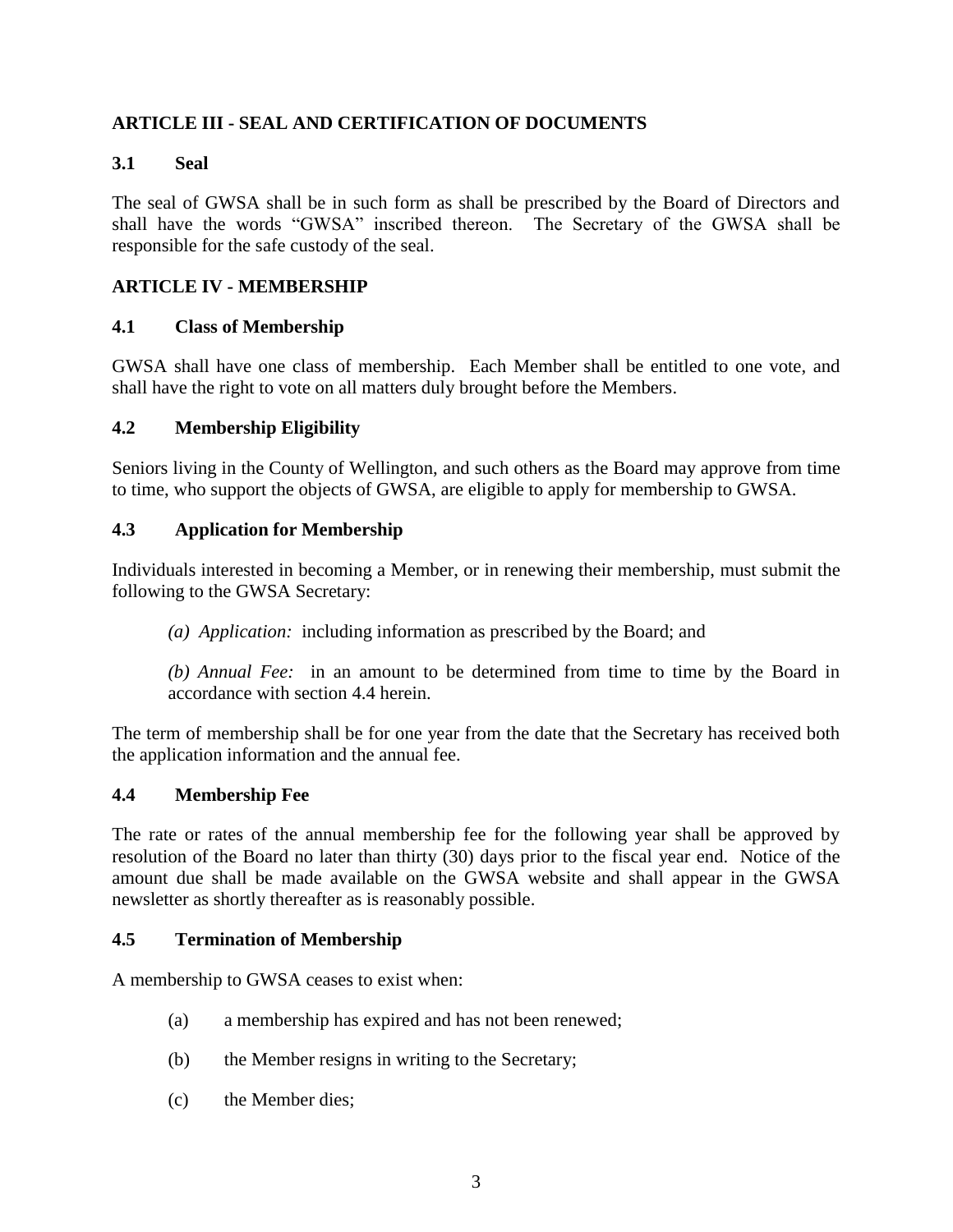- (d) the Member ceases to be eligible under the provisions of this By-law;
- (e) GWSA is liquidated or dissolved; or
- (f) pursuant to an Ordinary Resolution of the Board at an *in camera* meeting, a motion to terminate a membership is approved, on the grounds that a Member:
	- (i) failed to adhere to any provision of GWSA's Letters Patent, By-laws or policies, or any statutory or regulatory requirements;
	- (ii) has conducted themselves in a manner which is detrimental to GWSA, as determined by the Board at its sole discretion; or
	- (iii) for any other reason which the Board in its sole and absolute discretion considers to be reasonable, having regard to the objects and purposes of GWSA;

Where a Resolution to terminate a membership is before the Board, the process must be carried out in good faith and in a fair and reasonable manner, such that the Member who is the subject of the resolution is entitled to:

- (i) at least fifteen (15) days written notice that the resolution is to be decided, and the reasons; and
- (ii) submit a written statement explaining why they oppose the resolution, which shall be circulated to all Directors providing it is received by the Secretary no less than six (6) days prior to the scheduled date of the Board meeting at which the matter will be decided.

Upon a termination of membership for any reason, the rights of the Member including any rights in the property of GWSA cease to exist, but the Member shall nevertheless be responsible for the full annual membership fee payable for the year in which the termination occurs.

# <span id="page-6-0"></span>**4.6 Transferral of Membership**

Membership is not transferrable.

# <span id="page-6-1"></span>**ARTICLE V- MEETINGS OF MEMBERS**

#### <span id="page-6-2"></span>**5.1 Notice of Meetings**

At least one (1) meeting per year of the Members will be held, and that shall be the Annual General Meeting. Additional meetings, which shall be called 'Special Meetings', may be held as necessary at the call of the Chair.

Notice of a Members' meeting shall be posted on the GWSA website and shall be published in the GWSA newsletter, and may also be sent electronically to those Members who have provided the Secretary with a current email address, not less than ten (10) and not more than fifty (50) days before the date on which the meeting is to take place.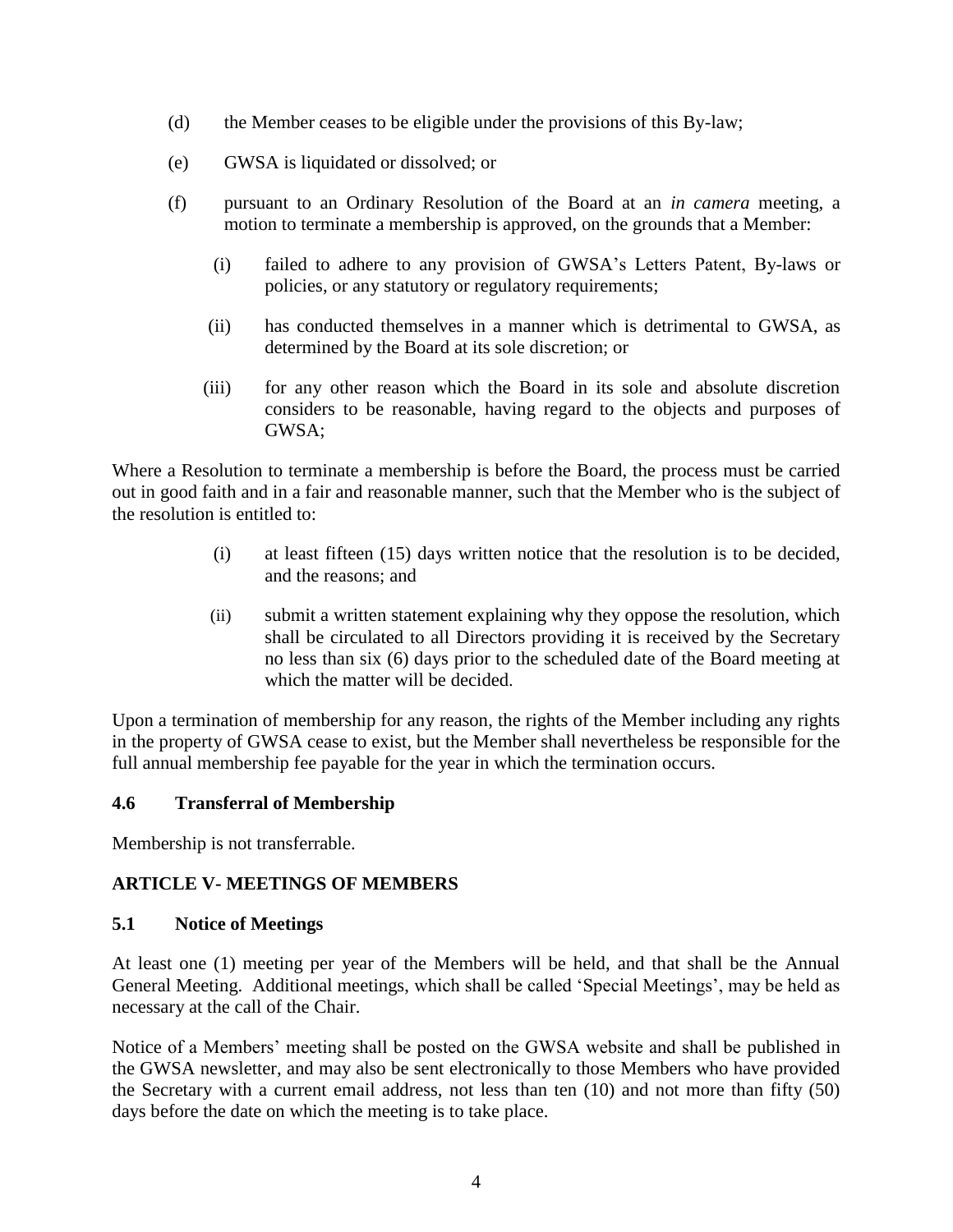Notice of between ten (10) and fifty (50) days shall also be sent to Directors and to the Person appointed to conduct an audit or review engagement of the corporation.

Background materials necessary for voting Members to make an informed decision about matters on the agenda shall be posted on the GWSA website no later than ten (10) days prior to the meeting, or may be made available to Members in printed form upon request.

No error or omission in giving notice of any meeting or any adjourned meeting of the Members shall make the meeting, or the business conducted at the meeting, invalid.

Any Member may waive their right to be notified of a meeting, and may subsequently approve or ratify any business conducted at a meeting for which they were absent.

# <span id="page-7-0"></span>**5.2 Annual General Meetings**

Annual General Meetings shall be called by the Board, and shall be no more than fifteen (15) months after the previous Annual General Meeting, and no more than six (6) months after the Fiscal Year End.

From time to time, the Board of Directors may determine to hold the Annual General meeting by telephonic or electronic means that permit all participants to communicate adequately with each other during the meeting. Any member participating by such means is deemed to be present at that meeting.

Meetings of the Members shall be open only to:

- (a) Members eligible to vote at that meeting, or their proxyholder;
- (b) Directors;
- (c) The Person appointed to conduct an audit or review engagement;
- (d) Guests admitted at the invitation of the Chair or by Resolution of the attendee Members.

The agenda for the Annual General Meeting shall include the following matters of business:

- (a) consideration of the minutes of the previous Annual General meeting, and any Special Meetings of the Members not yet approved;
- (b) consideration of the financial statements of GWSA;
- (c) appointment of a Person to conduct an audit or a review engagement;
- (d) approval of the audit or review engagement report;
- (e) consideration of any proposed By-law amendments;
- (f) election of the Directors;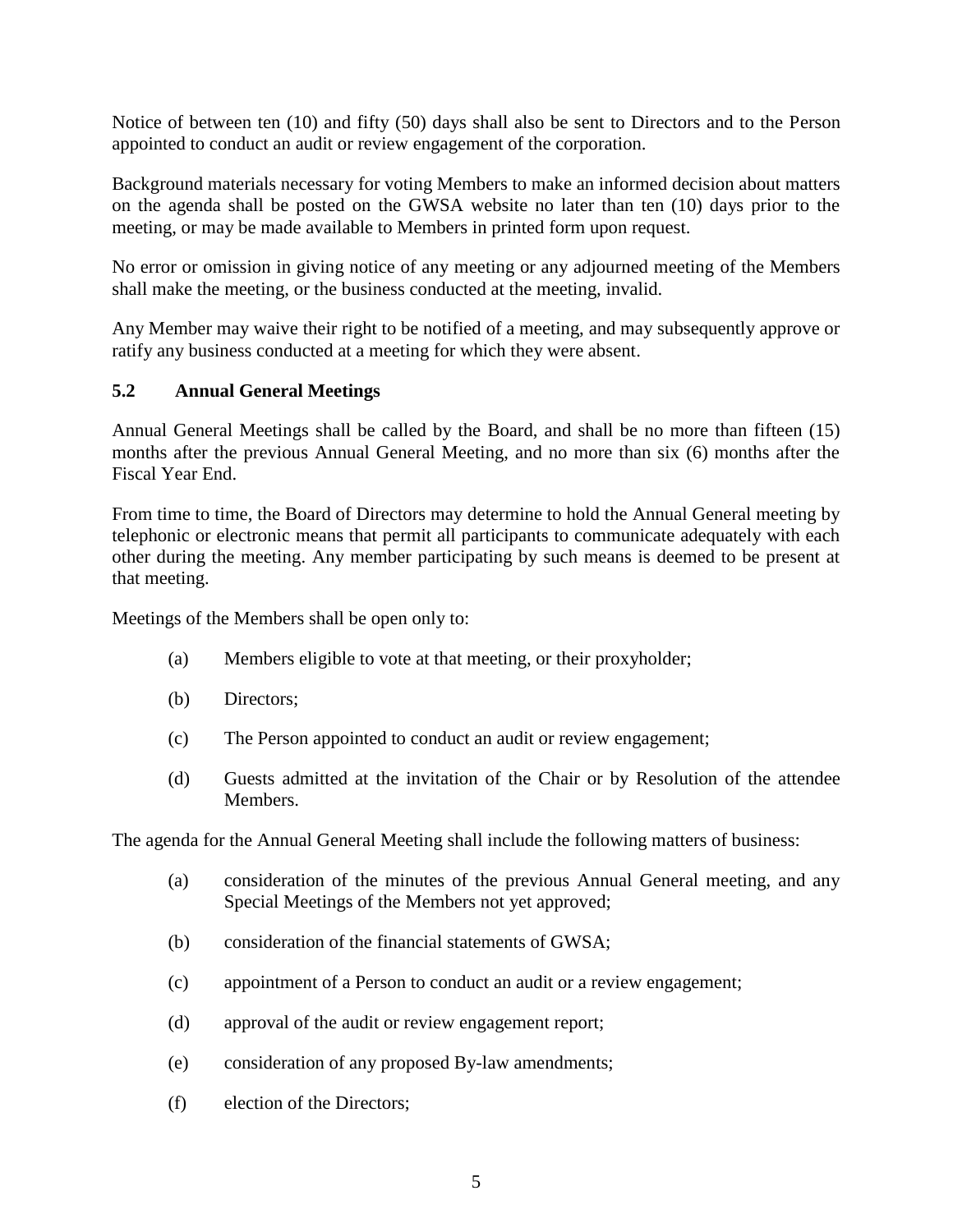(g) any Members' Proposals which were received at least sixty (60) days prior to the date of the meeting and which conform to the requirements of the *Act*.

# <span id="page-8-0"></span>**5.3 Special Meetings**

Special Meetings of the Members may be convened by the Board at any time, to deal with any business not specified herein as a matter for an Annual General Meeting. Notice of a Special Meeting shall state the business to be transacted, including the text of any resolution to be submitted at the meeting, and only the business so stated may be dealt with at the meeting.

The Board of Directors shall call a Special Meeting within twenty-one (21) days upon receipt of a requisition in writing signed by at least ten (10) % or ten (10) members whichever is less, of the Members eligible to vote at the meeting which is being requested, stating the general nature of the business to be presented. Such a meeting shall be called as nearly as possible in the same manner as non-requisitioned meetings are called under this By-law, and shall deal only with the transaction of the business as stated in the requisition.

# <span id="page-8-1"></span>**5.4 Adjournments**

Members' meetings may be adjourned to any time. Any business that might have been transacted at the original meeting may be transacted at the reconvened meeting. No notice of the adjournment shall be required, and an adjournment may be made notwithstanding that no quorum is present.

# <span id="page-8-2"></span>**5.5 Attendance and Quorum**

The Board may approve by resolution that Members may participate in a meeting by attending in person or by proxy.

Any Annual General or Special meeting of Members shall require the presence of not less than twenty-five (25) Members, in person or by proxy or as otherwise approved by the Board, to constitute quorum.

# <span id="page-8-3"></span>**5.6 Voting**

Only those Members whose application and annual membership fee have been received by the Secretary on or before the Record Date will be eligible to attend and vote at that meeting.

Each Member eligible to vote shall be entitled to one (1) vote.

Unless otherwise required by the By-law or the *Act*, all resolutions shall be decided by Ordinary Resolution. In case of an equality of votes the resolution shall fail.

Every question shall be decided in the first instance by a show of hands, unless a poll is requested by a Member or by the Chair, in which case such poll shall be taken in such manner as the Chair shall direct.

A declaration by the Chair that a resolution has been carried or not carried and an entry to that effect in the minutes shall be admissible in evidence as *prima facie* proof of the fact without proof of the number or proportion of the votes recorded in favour of or against such resolution.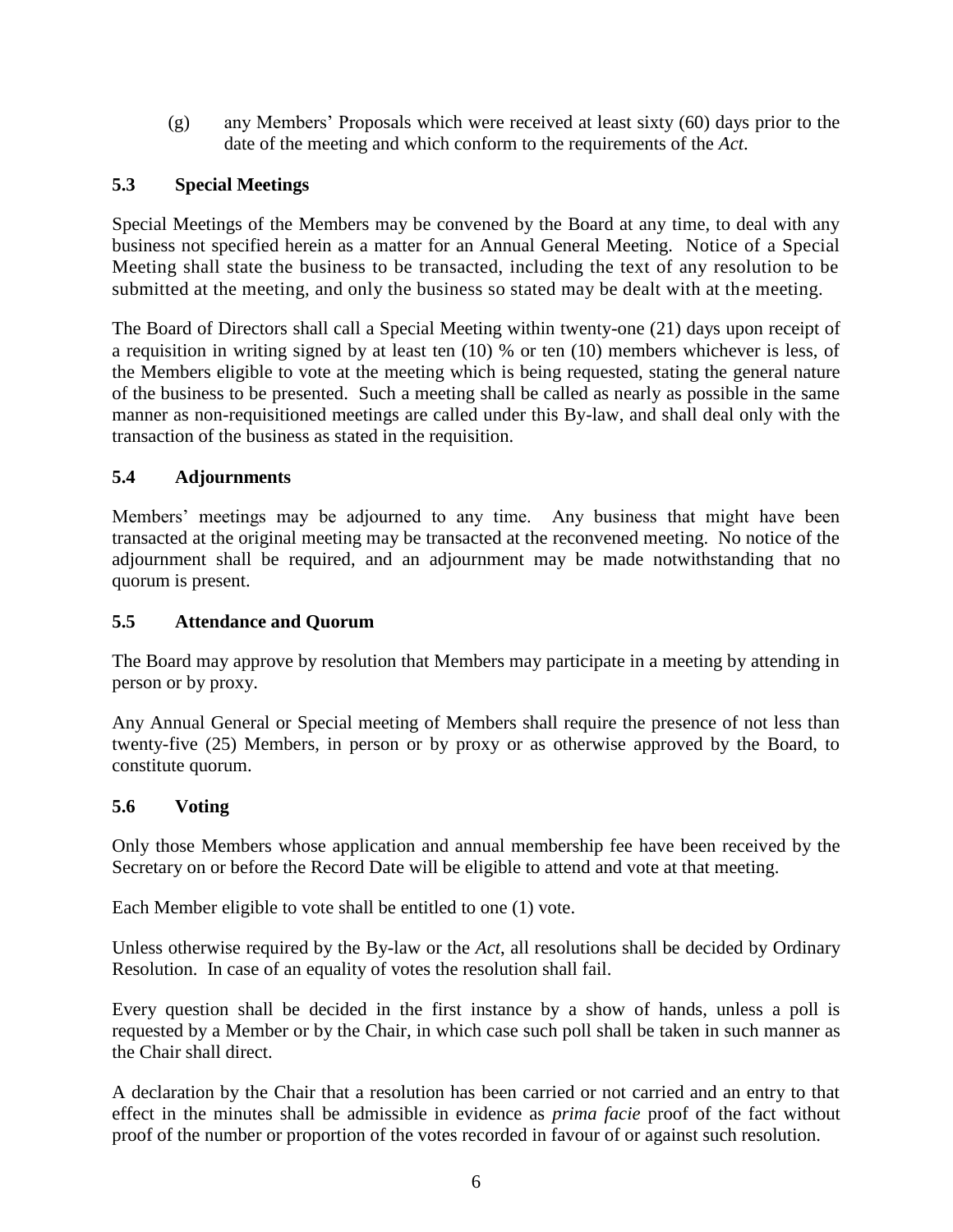# <span id="page-9-0"></span>**5.7 Proxy Voting**

A Member entitled to vote at a meeting may appoint a proxyholder, in a form approved by the Board specifying the meeting (and any adjournments thereof) to which the proxy applies, to attend and act at the meeting in the manner and to the extent authorized by the proxy.

All proxies must be deposited with the Secretary no later than two (2) days prior to the meeting for which it is intended.

# <span id="page-9-1"></span>**ARTICLE VI - BOARD OF DIRECTOR**

#### <span id="page-9-2"></span>**6.1 Board Composition (as revised at 2016 Annual General Meeting)**

The affairs of GWSA shall be managed, or the management may be supervised, by a Board of a maximum of thirteen (13) and a minimum of ten voting Directors, of whom:

- (a) A maximum of twelve (12) and a minimum of nine (9) shall be elected by the Members; and
- (b) One (1) who shall be the Manager, Senior Services, for the City of Guelph, as *exofficio* director.

The immediate Past President may serve as a non-voting *ex-officio* Director for one year following the expiry of his or her term as President.

The Secretary and Treasurer may serve as *ex-officio* non-voting Directors if the individuals occupying those offices are not also elected Directors.

*Ex-officio* non-voting Directors shall not be counted when determining quorum.

#### <span id="page-9-3"></span>**6.2 Director Eligibility**

The following persons are disqualified from being a Director:

- (a) A Person who is not an individual;
- (b) An individual who has been found under the *Substitute Decisions Act, 1992* or under the *Mental Health Act* to be incapable of managing property;
- (c) An individual who has been found to be incapable in any court in Canada or elsewhere;
- (d) An individual who has the status of bankrupt;
- (e) An individual who has been convicted of an indictable offence;
- (f) An individual who is not a Member of GWSA, or who does not become a member within ten (10) days of becoming a Director, or who having become a Member ceases to be a Member for any reason, including termination of their Membership by the Board.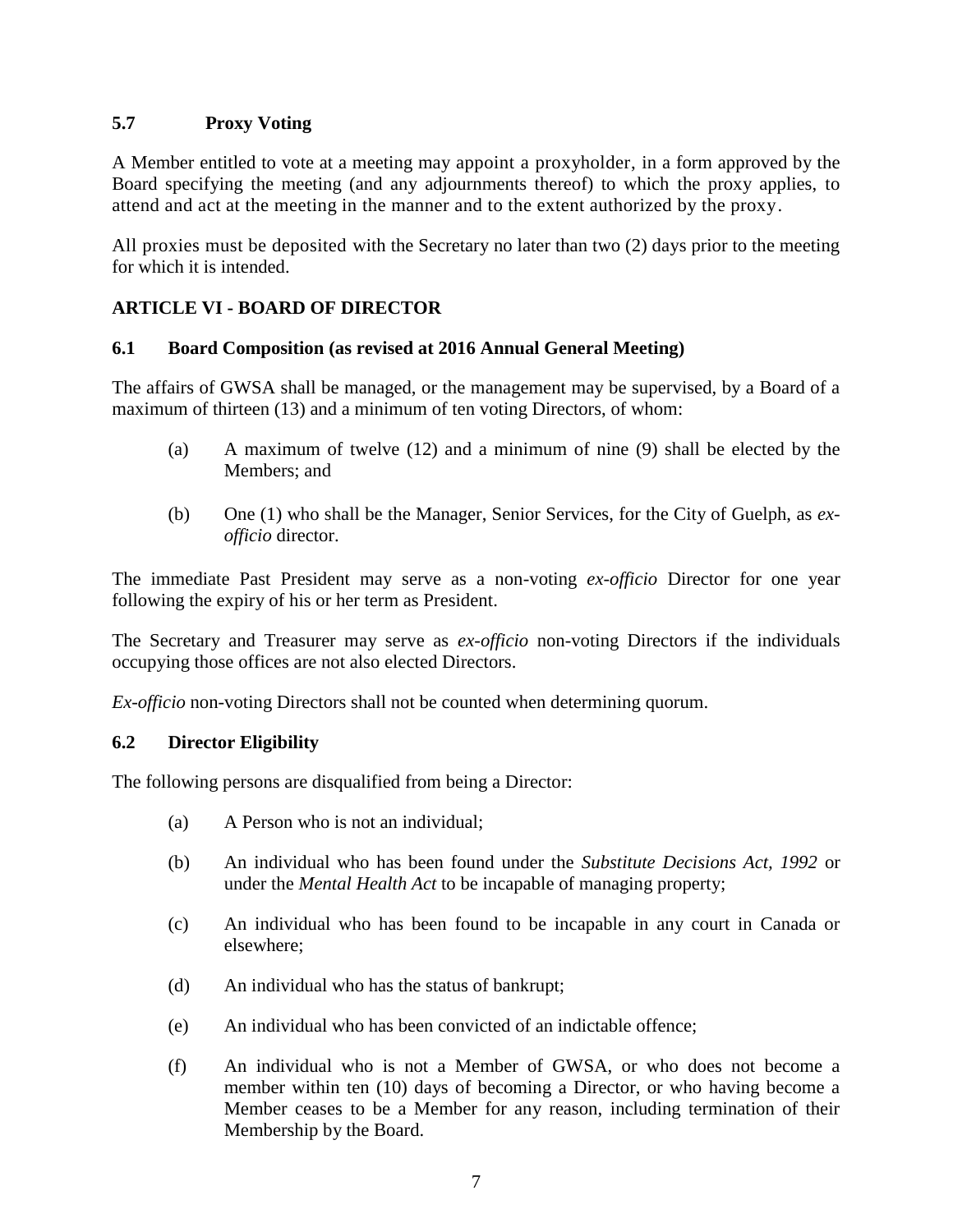# <span id="page-10-0"></span>**6.3 Term of Office**

Elected Directors shall serve for a term of three years, which shall begin at the close of the Annual General Meeting at which they are elected and unless they are terminated in accordance with Section 6.6 herein they shall continue to hold office until the close of the Annual General Meeting three years after their election, or until a successor is duly elected.

An elected Director may not serve for more terms than will constitute six (6) consecutive years as a Director, provided that following an absence from the Board of at least two years, they shall be eligible for re-election.

# <span id="page-10-1"></span>**6.4 Appointments and Nominations to the Board**

Prior to each Annual General Meeting, the Nominating Committee of the Board shall consider candidates for nomination to the Board, and shall recommend nominees equal in number to the vacancies.

In addition to the candidates proposed by the Nominating Committee, any Member may propose a nominee for election as a Director. Provided that the Proposal is signed by at least five (5) % of the Members entitled to vote at the meeting at which the election will take place, and is received by the Secretary no later than sixty (60) days prior to the Annual General Meeting, GWSA will include the Proposal with the notice of the meeting.

A member may also nominate a candidate at the meeting at which the election of the Board will take place.

# <span id="page-10-2"></span>**6.5 Election of Directors**

Elected Directors of GWSA shall be chosen by the Members at the Annual General Meeting. The election shall be by a show of hands unless there are more nominees than vacancies, in which case the election shall be by ballot.

Each candidate so elected must execute a consent in writing to serve as a Director within ten (10) days of their election to the Board.

If the Members fail to elect the required number of Directors, the incumbent Directors may continue in office until such time as their successors are elected.

# <span id="page-10-3"></span>**6.6 Termination (as revised at 2016 Annual General Meeting)**

A Director whose term has not expired will nonetheless cease to hold office when they:

- (a) submit their written resignation to the Chair of the Board, specifying the date upon which it shall become effective;
- (b) become disqualified in accordance with the eligibility criteria outlined in this Bylaw;
- (c) are removed by Ordinary Resolution of the Members at a Special Meeting called for the purpose and for which notice has been given; or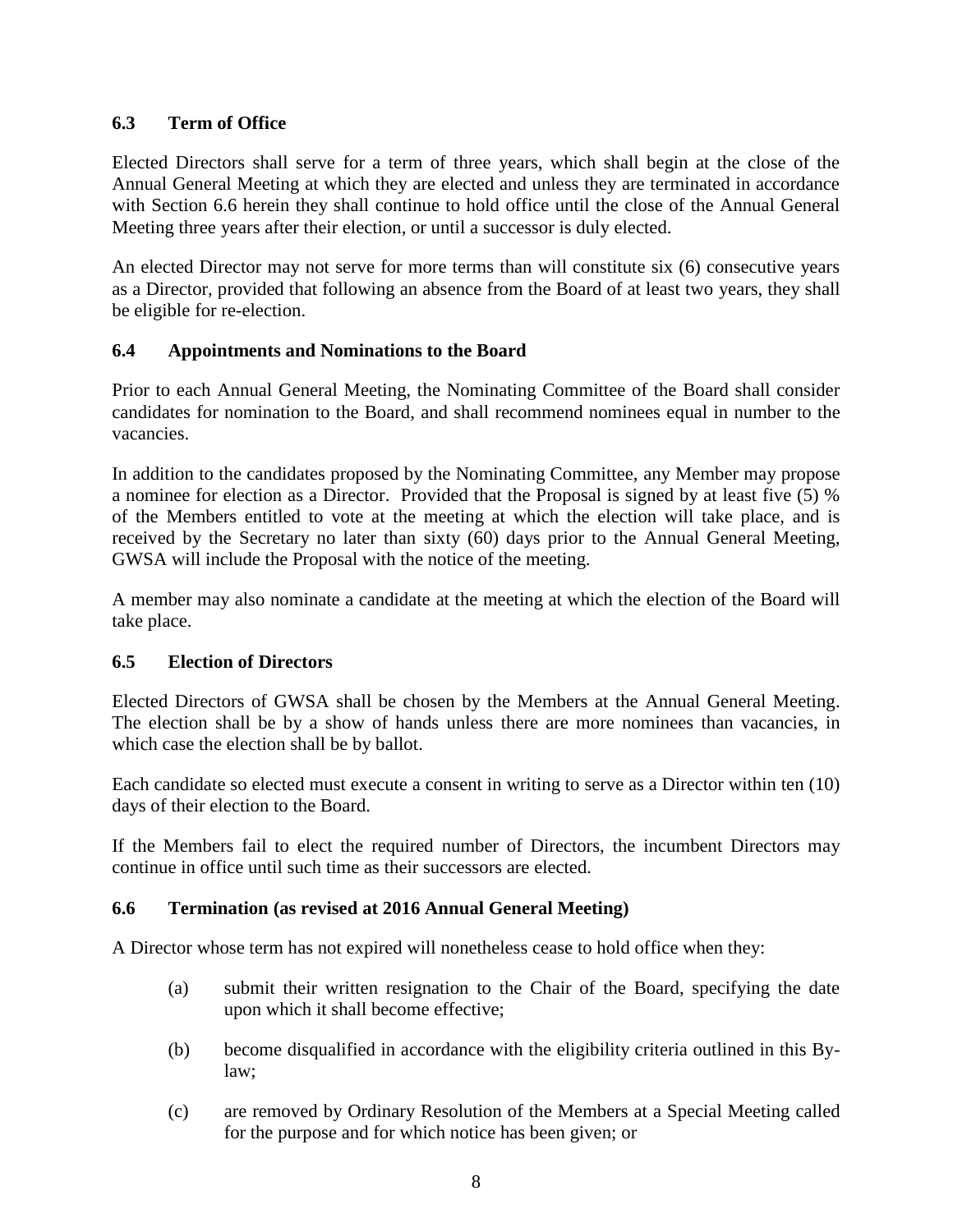- (d) are deceased; or
- (e) are deemed to have resigned upon failing to attend seventy percent (70%) of the Board meetings in any twelve (12) month period, except where the Director has received the prior approval of the majority of the Board, which shall only be given in the event that the absentee Director has established to the satisfaction of the Board that there are extraordinary circumstances.

#### <span id="page-11-0"></span>**6.7 Vacancies**

Where the Board declares the seat of a Director vacant, the Board may appoint a Director to fill the vacancy for the remainder of the vacating Director's term.

# <span id="page-11-1"></span>**ARTICLE VII - BOARD MEETINGS**

#### <span id="page-11-2"></span>**7.1 Call and Notice of Meetings**

The Board shall have at least ten (10) Board meetings between each Annual General Meeting.

Board meetings may be called by the Chair or Vice Chair, or by the Secretary on the direction of any two (2) Directors.

Except as otherwise required by law, the Board may hold its meetings at any place or places in or out of Ontario. A Board meeting may also be held, without notice, immediately following the Members' Annual General Meeting.

The agenda for each meeting shall be set by the Chair in consultation with the Vice Chair.

Notice of such meetings shall be delivered, telephoned or transmitted electronically to each Director not less than two (2) days before the meeting is to take place, or shall be mailed to each Director not less than seven (7) days before the meeting is to take place.

No formal notice of any such meeting shall be necessary if the date and time of meetings has been approved in advance by the Board, or if all the Directors are present, or if those absent have waived notice or signified their consent to the meeting being held in their absence.

No error or omission in giving such notice for a meeting of Directors shall invalidate such meetings or invalidate or make void any proceedings taken or had at such meeting, and any Director may at any time waive notice of any such meeting and may ratify and approve of any or all proceedings taken or had thereat.

A special meeting of the Board may be convened by the Chair, Vice Chair or a quorum of the Board for an urgent or unforeseen matter, on twenty-four (24) hours notice. Only such matters as are identified in the notice of the meeting may be dealt with at a special meeting.

A resolution, if signed or receiving approval communicated by electronic means by all Directors or committee members entitled to vote on that resolution at a meeting, is valid as if it had been passed at a Board or committee meeting.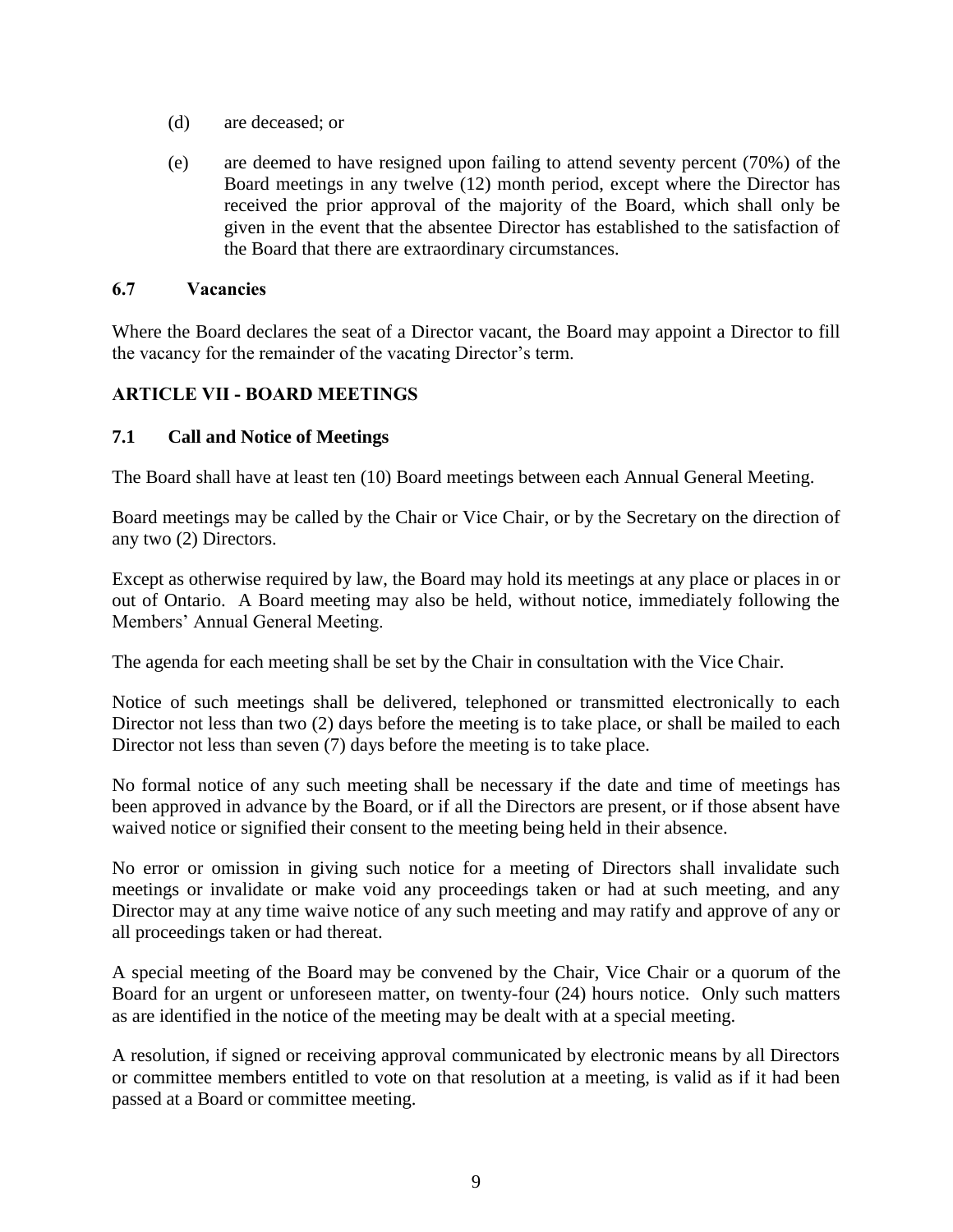# <span id="page-12-0"></span>**7.2 Quorum**

A majority of Directors, and at least six (6), present in person or participating by electronic or telephonic means, shall constitute a quorum for the transaction of business.

<span id="page-12-1"></span>Where there is a quorum, Directors may exercise all powers of the Board, but no business shall be transacted in the absence of a quorum, except to take measure to obtain a quorum, to adjourn or to take a recess, or to fix the time to which to adjourn.

# **7.3 Participation by Electronic or Telephonic Means**

Directors may participate in Board and committee meetings by telephonic or electronic means, provided that such means permit all participants to communicate with each other. A Director so participating shall be deemed to have been present at the meeting.

No person shall act for an absentee director at a meeting of directors.

#### <span id="page-12-2"></span>**7.4 Voting**

All votes at any such meeting shall be taken by show of hands unless any Director present requests a vote by ballot.

In case of an equality of votes, a resolution shall fail.

A declaration by the Chair that a resolution has been carried and an entry to that effect in the minutes shall be admissible in evidence as *prima facie* proof of the fact without proof of the number or proportion of the votes recorded in favour of or against such resolution.

In the absence of the Chair, the duties of Chair may be performed by a Vice Chair, or in the absence of a Vice Chair then by such other Director as the Board may appoint for the purpose.

#### <span id="page-12-3"></span>**7.5 Conflict of Interest**

Where a Director is:

- (c) a party to a material contract or transaction, or a proposed material contract or transaction with GWSA; or
- (d) a director, officer, or has an immediate material interest in, any person who is a party to a material contract or transaction or proposed material contract or transaction with GWSA,

the Director shall so disclose to the Board, and request to have entered into the minutes of Board meetings, the nature and extent of their interest, whether or not Board approval of the contract or transaction is required.

This disclosure shall be made at the earliest of:

(a) the first meeting at which the proposed contract or transaction is considered; or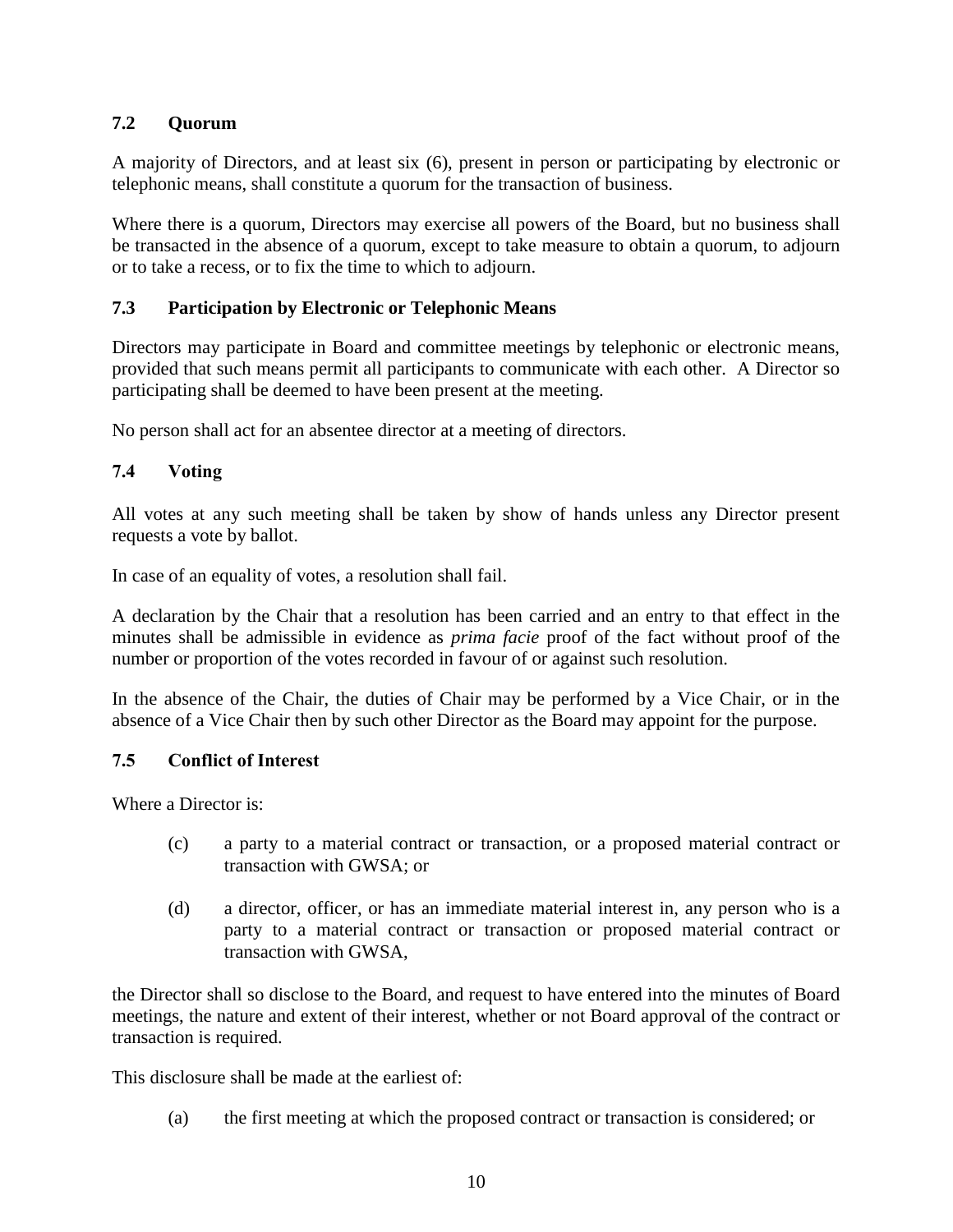- (b) at the first meeting after which the Director becomes so interested, or
- (c) being so interested, at the first meeting after assuming the office of Director.

Directors who have a conflict as defined herein shall not attend any part of a Board or Committee meeting during which the contract or transaction is being discussed, and shall not vote on any resolution the subject of which involves the contract or transaction.

If quorum does not exist for the purpose of voting on a resolution to approve a contract or transaction only because a Director is not permitted to be at a meeting due to a conflict of interest, the remaining Directors are deemed to constitute a quorum for the purpose of voting on that resolution.

# **7.6 Rules of Procedure**

Board meetings shall be conducted in accordance with Canadian Parliamentary Procedure.

# **7.7 Minutes**

Minutes shall be taken at all meetings by the Secretary of the Board or their designate, and shall include:

- <span id="page-13-0"></span>(a) the time that the meeting is called to order;
- (b) the names of all Directors who are present;
- (c) the names of any guests in attendance, if any;
- (d) the approval of the agenda and minutes of the previous meeting;
- (e) motions, noting the mover and seconder;
- (f) whether each motion has been carried or defeated;
- (g) items of information, including correspondence received by the Board;
- (h) committee reports if any presented to the Board;
- (i) the departure of any Director(s) who leaves before a meeting concludes, and the time of their departure;
- (j) the time the meeting was recessed or adjourned.

# <span id="page-13-1"></span>**7.8 Indemnification and Insurance of Directors and Officers**

No GWSA Director or Officer shall be liable for the acts, receipts, neglects, or defaults, of any other Director or Officer, or for joining in any receipts or other act for conformity, or for any loss or expense happening to GWSA through the insufficiency or deficiency of title to any property acquired by order of the Board or on behalf of GWSA or for the insufficiency or deficiency of any security in or upon which any of the monies of GWSA shall be invested, or for any loss or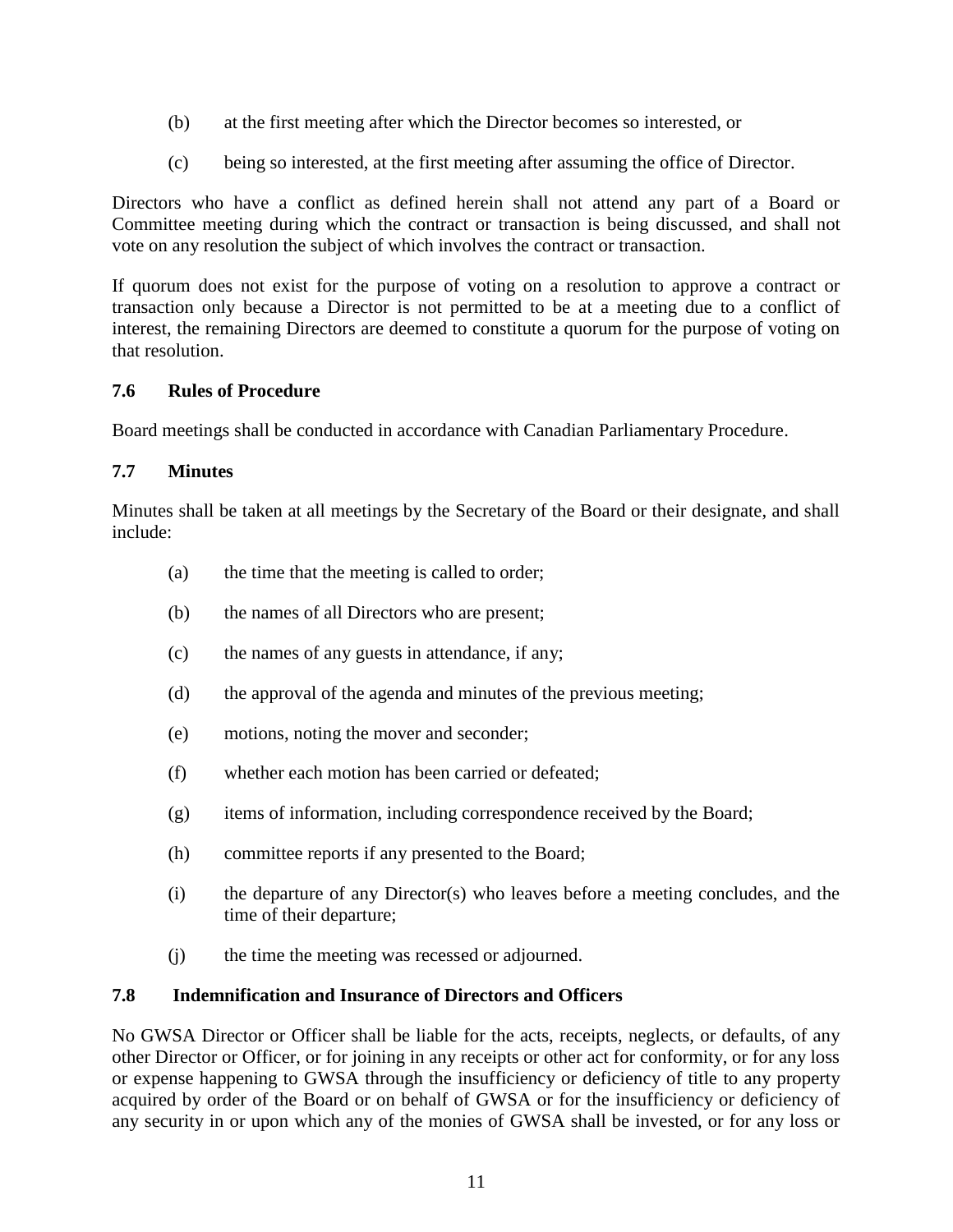damage arising from the bankruptcy, insolvency or tortious act of any person with whom any of the monies, securities or effects of GWSA shall be deposited, or for any other loss, damage or misfortune whatever which shall happen in the execution of the duties of his office or in relation thereto unless the same shall happen upon his or her own dishonesty.

Every GWSA Director or Officer and his or her heirs, executors and administrators, and estate and effects, respectively, shall, from time to time and at all times, be indemnified and saved harmless out of the funds of GWSA, from and against all costs, charges and expenses whatsoever which such director or officer sustains or incurs in or about any action, suit or proceeding which is brought, commenced or prosecuted against that person in respect of any act, deed, matter or thing whatsoever, made done or permitted by that person in or about the execution of the duties of the office, and all other costs, charges and expenses which the person sustains or incurs in or about or in relation to the affairs thereof, except such costs, charges or expenses as are occasioned by that person's own wilful neglect or default.

GWSA will purchase and maintain insurance for the benefit of Directors and Officers, former Directors and Officers, and individuals who act or acted at the corporation's request as a Director or against any liability incurred by the individual acting in their capacity as a Director or Officer.

# <span id="page-14-0"></span>**7.9 Remuneration and Expenses**

The Directors and elected Officers shall serve without remuneration, and shall not receive, either directly or indirectly, any financial gain by virtue of serving as a Director, provided however that a Director or Officer may be reimbursed for reasonable travelling and other expenses incurred in the performance of duties on behalf of GWSA and attendance at meetings, subject to the approval of the Board.

# <span id="page-14-1"></span>**7.10 Standard of Care**

Every Director and Officer in exercising his or her powers and discharging his or her duties to the corporation shall:

- (a) act honestly and in good faith with a view to the best interests of the corporation; and
- (b) exercise the care, diligence and skill that a reasonably prudent person would exercise in comparable circumstances.

Every Director and officer will comply with the Act and its Regulations, and GWSA's Letters Patent or Articles, By-laws and policies.

# <span id="page-14-2"></span>**ARTICLE VIII - STANDING AND AD HOC COMMITTEES**

# <span id="page-14-3"></span>**8.1 Standing and Ad Hoc Committees**

Standing and Ad Hoc Committees may be established by the Board to conduct such business and perform such duties as the Board may from time to time determine. Committees shall report and make recommendations to the Board, but unless specifically authorized by Board Resolution, or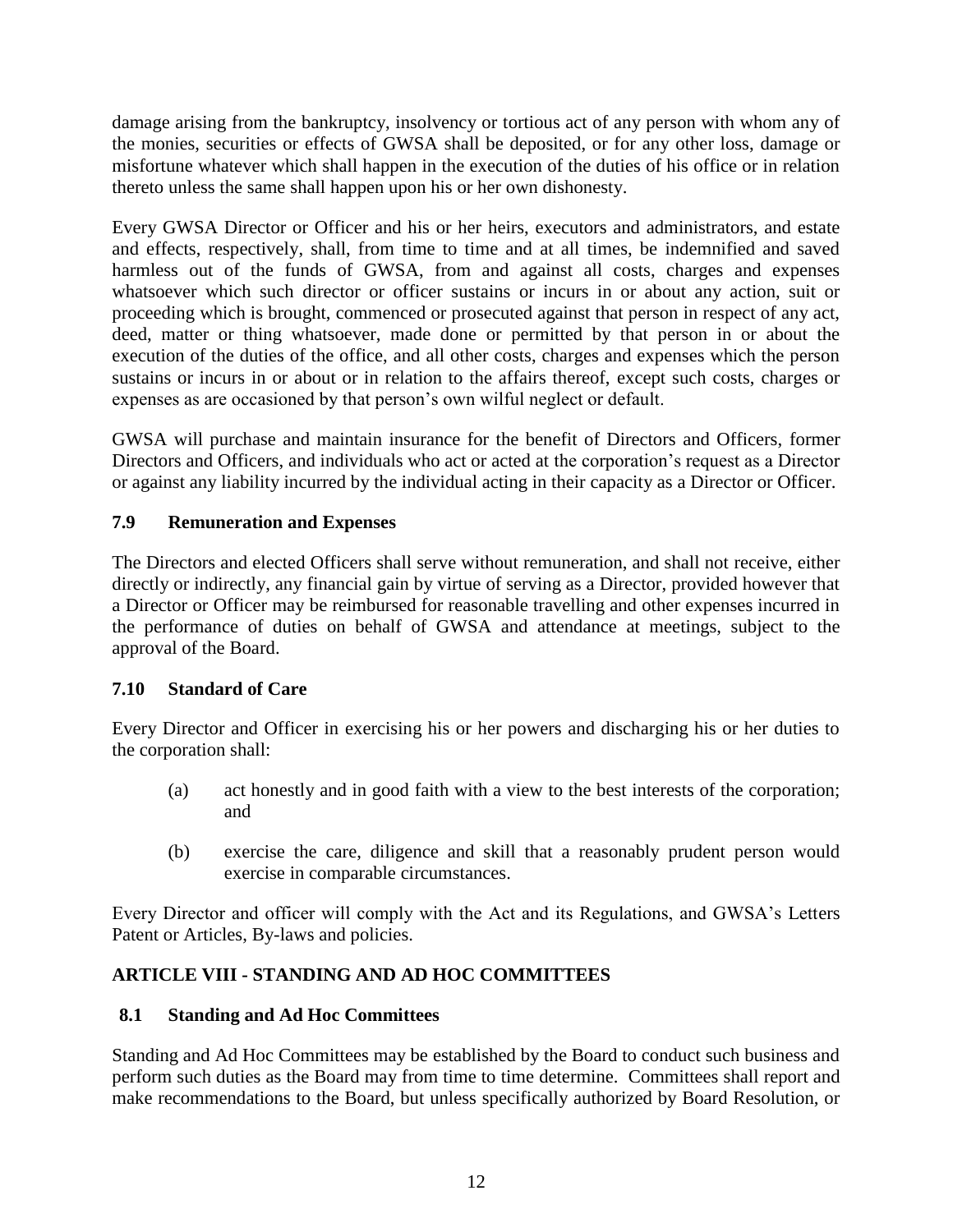in the case of the Executive Committee by this By-Law, shall take no actions which would bind the Board.

The Board may at its discretion appoint Directors and Members to serve as members of its Committees, provided that at least one member of each committee is a Director.

All committees of the Board are required to keep minutes of meetings.

# <span id="page-15-0"></span>**8.2 Executive Committee**

The members of Executive Committee shall be the President, Vice President, the Secretary, the Treasurer, the Manager of Senior Service for the City of Guelph, the immediate Past President if a Director, and one other Director to be chosen annually by the Board from amongst the elected Directors. Only those committee members who are also elected Directors shall be voting members of the Executive Committee.

The Board may delegate to the Executive Committee any and all of its powers, subject to restrictions, if any, contained in this By-law or imposed from time to time by the Board, but all decisions taken by the Executive Committee pursuant to this delegated authority must be reported to the Board at the next Board meeting.

The Board may also task the Executive Committee with reviewing and making recommendations to the Board on particular matters, including the annual operating and capital budgets.

A majority of the voting members of the Executive Committee shall constitute a quorum, which shall be necessary for the exercise of the Committee's authority.

The Secretary or designate shall record the minutes of the Executive Committee meetings and shall forward same to the Board prior to the next Board meeting.

# <span id="page-15-1"></span>**ARTICLE IX - OFFICERS**

# <span id="page-15-2"></span>**9.1 Officers**

The Officers of GWSA shall be the President, the Vice President, the Secretary and the Treasurer. The Board shall elect the Officers, or in the case of Secretary and/or Treasurer may by Resolution appoint, at the first Board meeting following the Annual General Meeting, for a one-year term. In default of such election, the incumbent Officers shall hold office until their successors are later elected by the Board.

The Duties of the Officers shall be determined by the Board from time to time and as described herein, and may include, where the Board so resolves, delegation of the power to manage the affairs of the corporation.

# <span id="page-15-3"></span>**9.2 Termination and Vacancy**

The Officers shall cease to hold office when he or she:

(g) resigns in writing;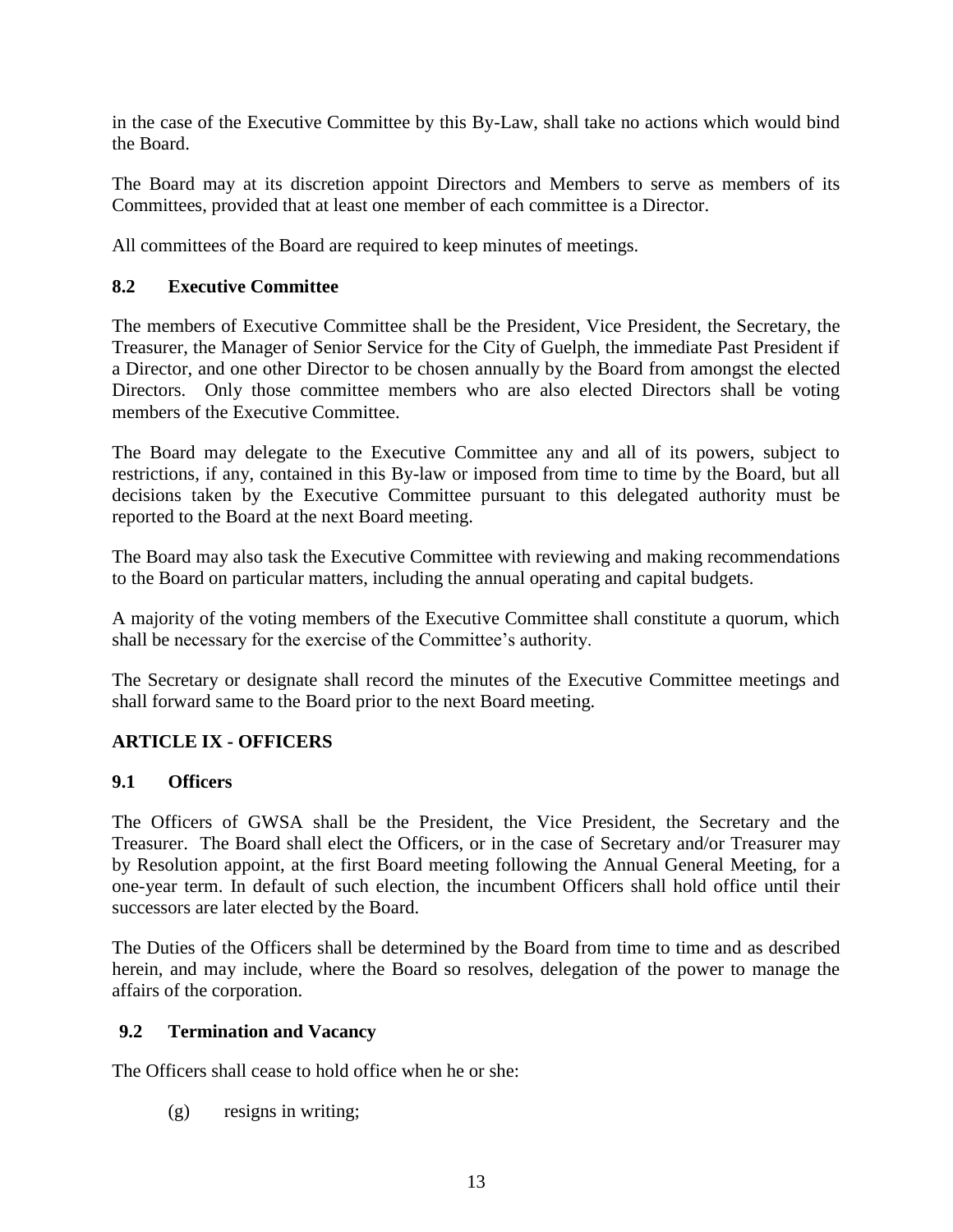- (h) is deceased;
- (i) is removed by Ordinary Resolution of the Board, which shall be at the Board's sole and absolute discretion.

If either office is vacated before the end of a term, the Board will hold a meeting within four (4) weeks from the date the vacancy is created for the purpose of electing a new Officer to the position.

If a vacancy occurs in the office of President, the Vice-President shall serve as Interim President pending the election of a new President.

The Board may from time to time and at their sole discretion delegate any of the powers of an Officer to any other Officer or Director.

#### <span id="page-16-0"></span>**9.3 Officer Duties**

The duties of the Officers shall include but shall not be limited to the following:

- (k) **President:** The President shall also serve as Chair and shall preside over meetings of the Members, the Board and the Executive Committee. The President shall be charged with the general supervision of the business and affairs of GWSA, and shall be the spokesperson for the Board, unless he or she designates an alternate spokesperson for a particular issue or event. The President or designate may at their discretion serve as an *ex-officio* member of all Board committees. During any absence or inability of the President, his or her duties and powers may be exercised by the Vice President, or in the absence of the Vice President, by an individual approved by the Board, as the Board may from time to time appoint for that purpose.
- (l) **Vice President:** During the absence or inability of the President to serve for any reason, the duties of the President shall be exercised by the Vice President and in addition the Vice President shall perform such other duties as may be assigned by the Board from time to time. The Vice President shall also serve as Vice Chair of the Board.
- (m) **Secretary:** The Secretary shall not be an elected Director. He or she shall attend all meetings of the Board and shall cause to be recorded all facts and minutes of all proceedings in the corporate records kept for that purpose. The Secretary shall be responsible for ensuring that all required corporate records are kept, and all notices are given to Members and Directors, and shall perform such other duties as may from time to time be determined by the Board.
- (n) **Treasurer**: The Treasurer need not be an elected Director. He or she shall be responsible for ensuring that full and accurate accounts of all receipts and disbursements of GWSA are kept in proper books of account, and that the funds of GWSA are disbursed in accordance with the direction of the Board, taking proper vouchers therefore and regularly reporting to the Board an account of all transactions and the financial position of the GWSA. The Treasurer shall also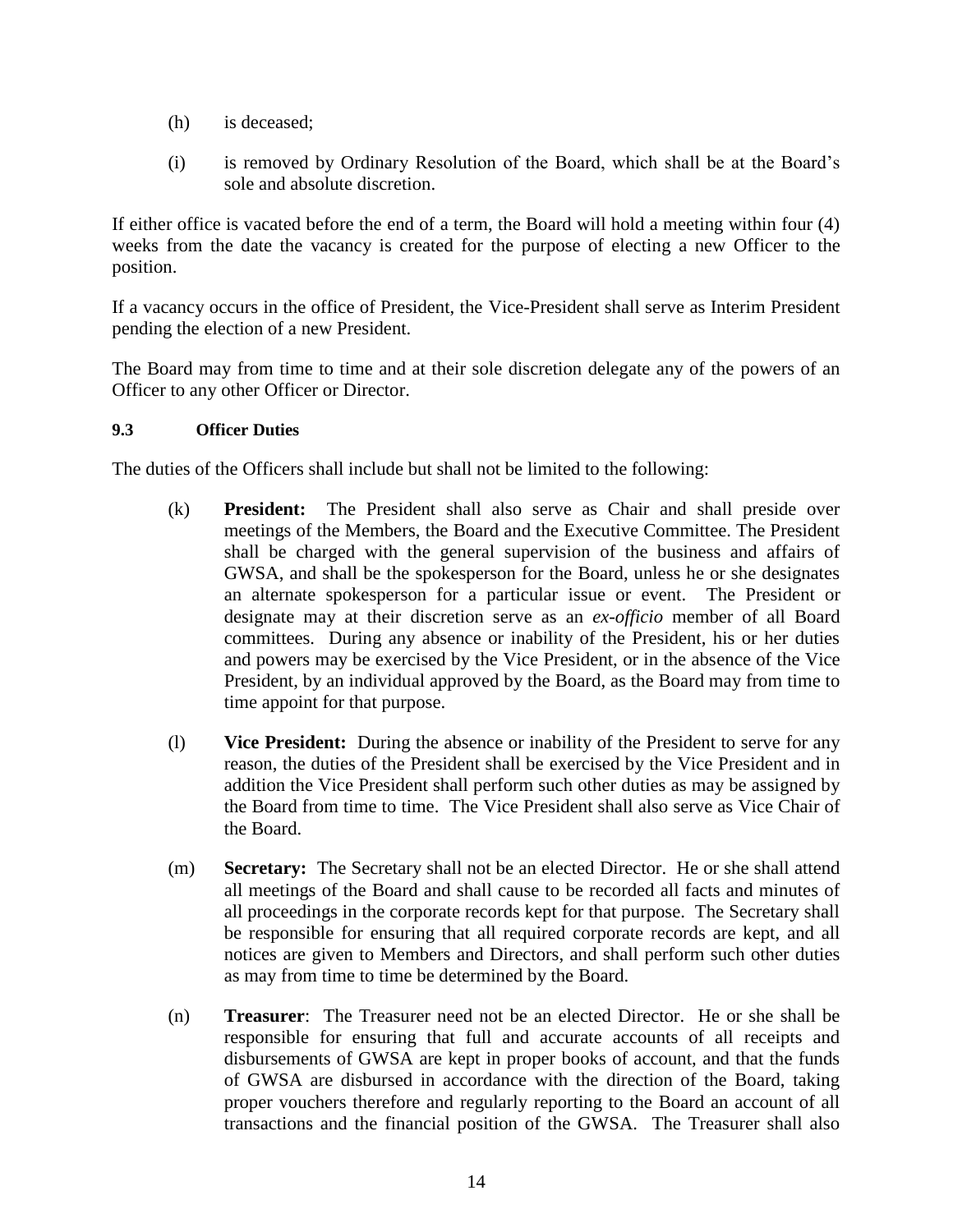perform such other duties as the Board may from time to time determine and may delegate any or all such duties to another Officer or to GWSA staff.

#### <span id="page-17-0"></span>**ARTICLE X - CORPORATE RECORDS**

#### <span id="page-17-1"></span>**10.1 Required Records**

GWSA shall keep and maintain the following records at its registered office or location otherwise determined by the Board:

- (a) the Articles and By-laws, and any amendments to them;
- (b) the minutes of all meetings and any resolutions of the Members;
- (c) the minutes of meetings and resolutions of the Board of Directors, and any committees of the Board;
- (d) a register of Directors, Officers, and Members;
- (e) accounting records adequate to enable the Directors to ascertain the financial position of the corporation with reasonable accuracy on a quarterly basis;
- (f) a copy of the financial statements;
- (g) consent to act as a Director of each individual who is elected as a Director of the corporation.

#### <span id="page-17-2"></span>**10.2 Directors' Access to Records**

Any such records shall be open to inspection by the Directors. Copies must be provided upon request at no cost to the Director.

#### <span id="page-17-3"></span>**10.3 Members' Access to Records**

A Member, a Member's attorney or legal representative, may examine and, on payment of a reasonable fee, take extracts from the records referred to in clause (d) and (e) above.

A Member is entitled on request and free of charge to one copy of the Articles and By-laws, including any amendments to them.

#### <span id="page-17-4"></span>**ARTICLE XI - BANKING AND SIGNING AUTHORITY**

The Board may by Resolution authorize such Officers and other individuals as it may determine is appropriate to execute deeds, transfers, assignments, contracts, obligations, and other instruments requiring execution as are necessary. In the absence of such a Resolution, any two of the President, Vice President, Secretary and Treasurer shall have such authority.

Any two of the President, Vice President, Secretary, Treasurer and City of Guelph Manager Senior Services is authorized conduct banking on behalf of GWSA, unless the Board from time to time resolves otherwise.